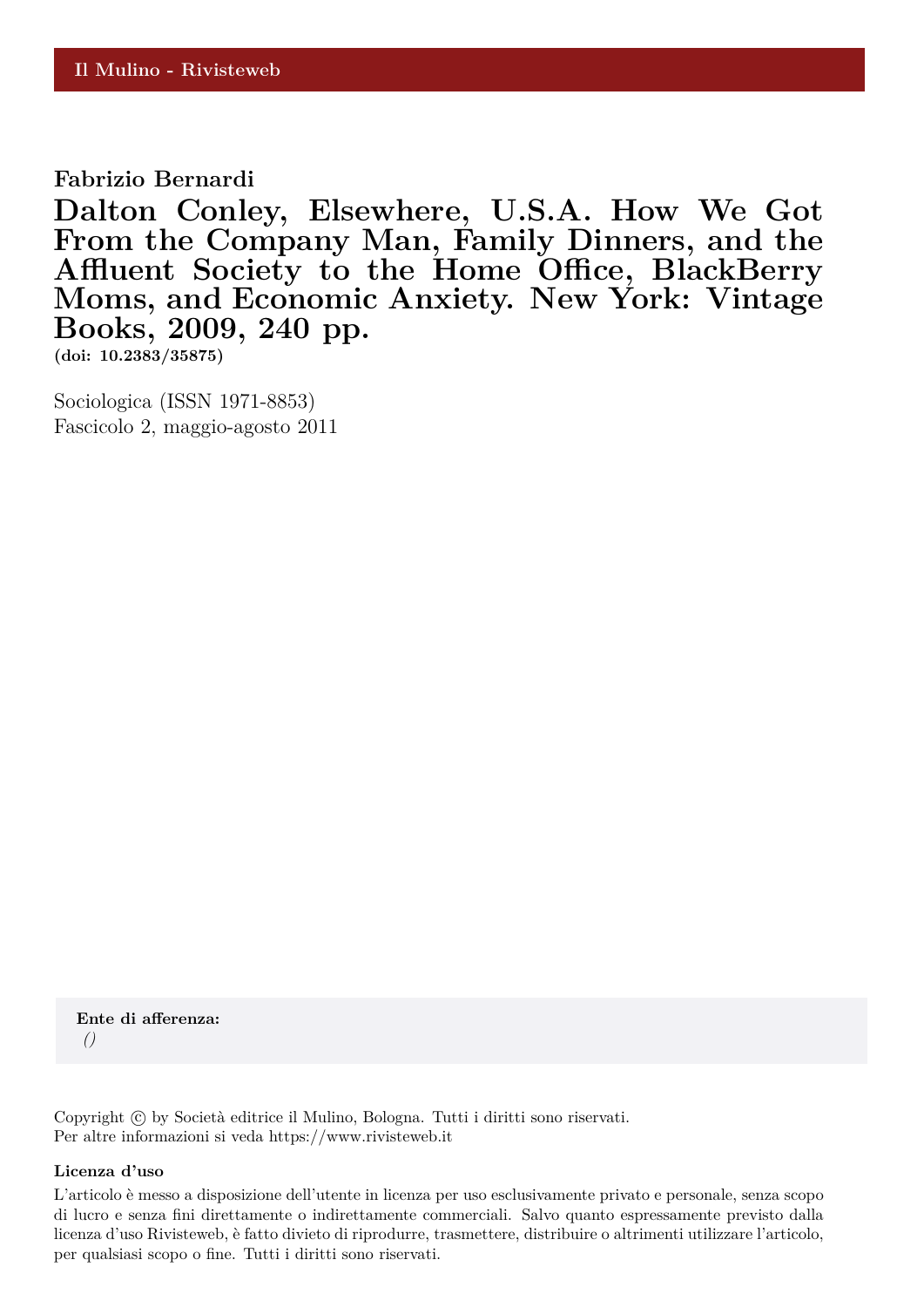## **Dalton Conley, Elsewhere, U.S.A. How We Got From the Company Man, Family Dinners, and the Affluent Society to the Home Office, BlackBerry Moms, and Economic Anxiety. New York: Vintage Books, 2009, 240 pp.**

doi: 10.2383/35875

Some years ago, this journal contributed to a debate on the four ideal types of Sociology, originally identified by Raymond Boudon and, later, discussed by John Goldthorpe. One of the conclusions was that, in the field of social stratification, the boundaries between analytic, cameral, and Marxist sociology are not very clear-cut. Accordingly a critique was made of the "expressive sociology" of social stratification, as epitomized by the work of Ulrich Beck. It was actually argued that that instead of talking about expressive sociology it may, perhaps, be more appropriate to talk about shoddy sociology<sup>1</sup>. Now, a book by Dalton Conley, *Elsewhere, U.S.A.*, challenges those previous conclusions. If expressive sociology is ultimately about conveying, in the words of Boudon, "in an original and effective fashion feelings which many people experience in their daily lives", then *Elsewhere, U.S.A.* clearly fits this definition. But far from being useless and shoddy, this book is important and intriguing. Either it represents an exception to the arguments put forward in the debate that took place in Sociologica, or such arguments were wrong.

I will return later to this – probably trivial – dilemma. Let me instead summarize the main content and thesis of the book. Its starting point is that, nowadays in the U.S.A. (and probably in other post-industrial societies) the boundaries that once were the hallmarks of industrial capitalism, such as work versus leisure; public versus private sphere; office versus home; and investment versus consumption, have blurred. The social group that is most intensively affected by these changes constitutes what Conley names the "elsewhere class." The identikit of an individual in this emerging creative class of American professionals is someone in the top half of the income distribution who works as a professional in the service sector in some type of creative job; who is constantly connected to the internet; and who has children and some direct domestic responsibilities. Conley estimates that about 5 to 10 per cent of the American adult population meets these criteria, although this figure might be growing, and their influence on the cultural and political debate is much larger than their size. Three major transformations – in the economy, in the family and in technology – have contributed to the emergence of this new class.

In the economy, the salient change is the growth in inequality, especially at the top of the income distribution, with increasing pressure not to slip down the income ladder and to work longer hours. An inversion in work motivation has, thus, occurred. Previously, one worked longer hours to earn more and then to enjoy spending it. Now, since there is an opportunity to earn more income, one works longer hours. Leisure time has become a prerogative of the poor. In the realm of the family, the rise in female paid

<sup>1</sup> See F. Bernardi [2007], Le quattro sociologie e la stratificazione sociale, in "Sociologica" 1/2007, doi: 10.2383/24195. For an English version: http://www.uned.es/dpto\_so2/bernardi/documentos/ BernardiSociologicaE.pdf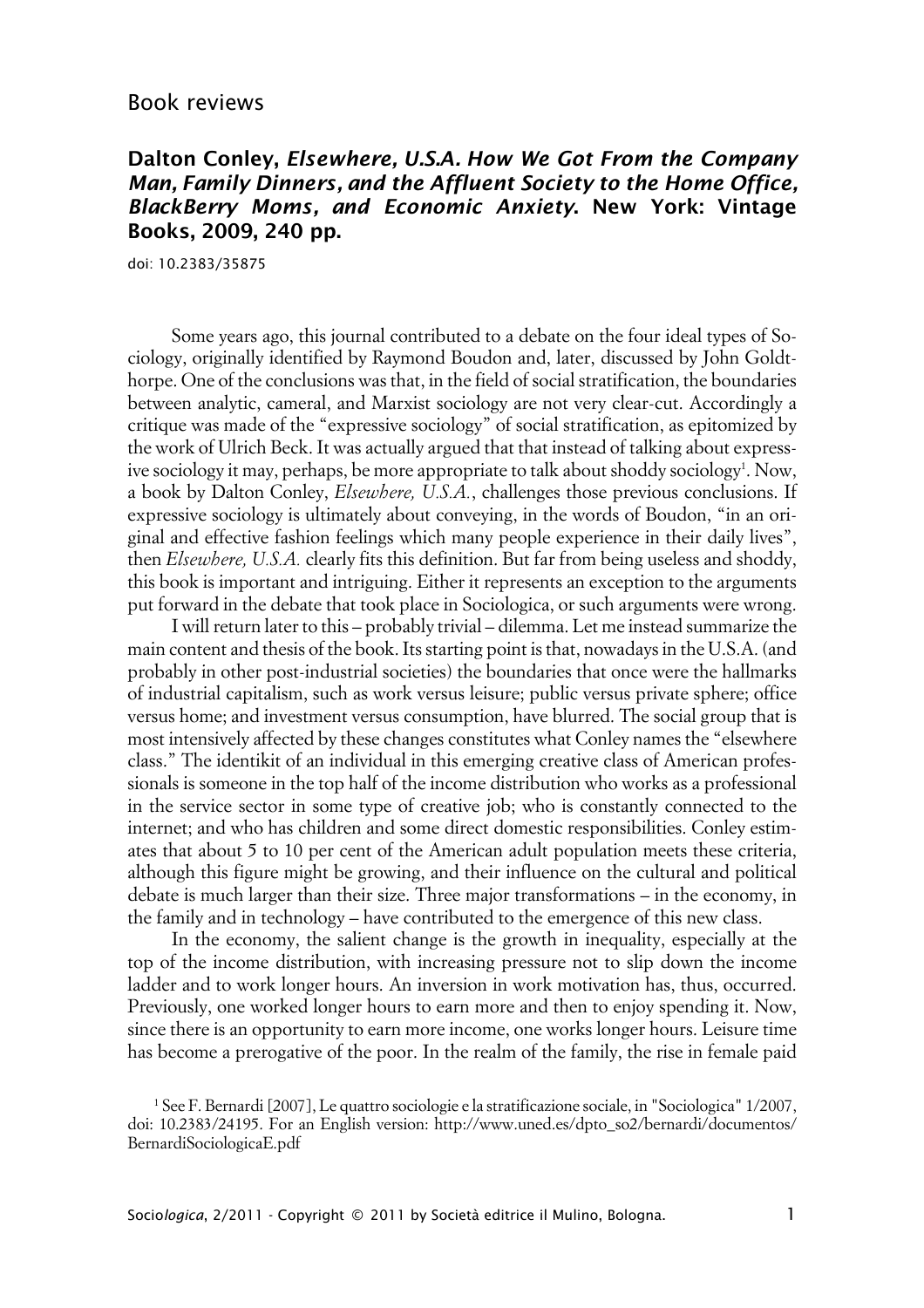## *Bernardi*

employment and the demographic changes associated with it, have paved the way for multiple family equilibria, which have not yet been fully institutionalized. In highly educated homogamous couples there is, then, a demand, more or less satisfied, for greater involvement of the father in domestic responsibilities. Lastly, developments in telecommunication technology and computing have allowed for the reorganization of economic activities and the delocalization of work, which can now be done at any hour from any location. In sum, there is increased pressure to work 24/7 and to earn more, coupled with both the demand and the desire to be a responsible parent. The good, or bad, part of the story is that your WiFi connection, iPad, and BlackBerry enable you to do this. There is no excuse: should you fail to manage your multitasking identities, then you are to blame.

Conley then analyzes in some depth the different facets of these structural changes. He analyzes the organization of work at Google, which approximates a decentralized total institution; he discusses the rise of a "nowhere class," the dialectic component of the "elsewhere creative" class, made up of unemployable, poorly-educated men, expelled from the labour market into criminality and then sentenced to prison. Starting from a provocative idea of shooting advertisements on the moon, he reports on the expansion of the market and the commodification of all realms of reality, a process which exerts further pressure on the imperative to work longer hours. He expatiates on consumption and investment, so increasingly undistinguishable that the author coins the term "convestment." He links Simmel, Granovetter, and the hyperlinks of Amazon in order to explore the birth of the "intraindividual" with multiple fragmented selves that are in constant competition. Finally, he focuses on the "dynamic polygamy" induced by divorce and remarriage and, somehow cynically, inspects the new parenting styles of the "elsewhere class," who face the dilemma of how to foster their children's talent through organized leisure activities, while at the same time ensuring that over-scheduling does not damage their creativity.

Neo-logisms are abundant. However, far from being just a smart and creative narrative, Conley's analyses are extremely insightful. They are based on solid evidence that often contradicts media myths (which are, unfortunately, often publicized by other expressive sociologists). These include the idea that employment insecurity and unemployment now equally affect the working class and white collar workers, and that highly educated women are less likely to find a stable partner (with both cases being untrue).

Let me, then, venture as to why this book might be the exception to the general judgment on expressive sociology. Conley's expressive writing is exceptional for two reasons. First, as I have already mentioned, Conley builds his arguments on a vast base of solid empirical evidence that ranges across disciplines, from sociology to genetics, medicine and economics. In this sense, the accompanying notes at the end of the text are an example of academic erudition and demonstrate a capacity to summarize the best insights from different fields. Second, I am not a native speaker and, as such, not the best person to evaluate the author's literary skills. But if one takes Italo Calvino's *Six Memos for a New Millennium* as a reference, Conley's writing is quick, light, and exact. It is also multiple, insofar as the text constantly changes from serious argumentation to some hilarious comments, via a subjective excursus, and then back to the main argument. Not bad for a book on structural changes.